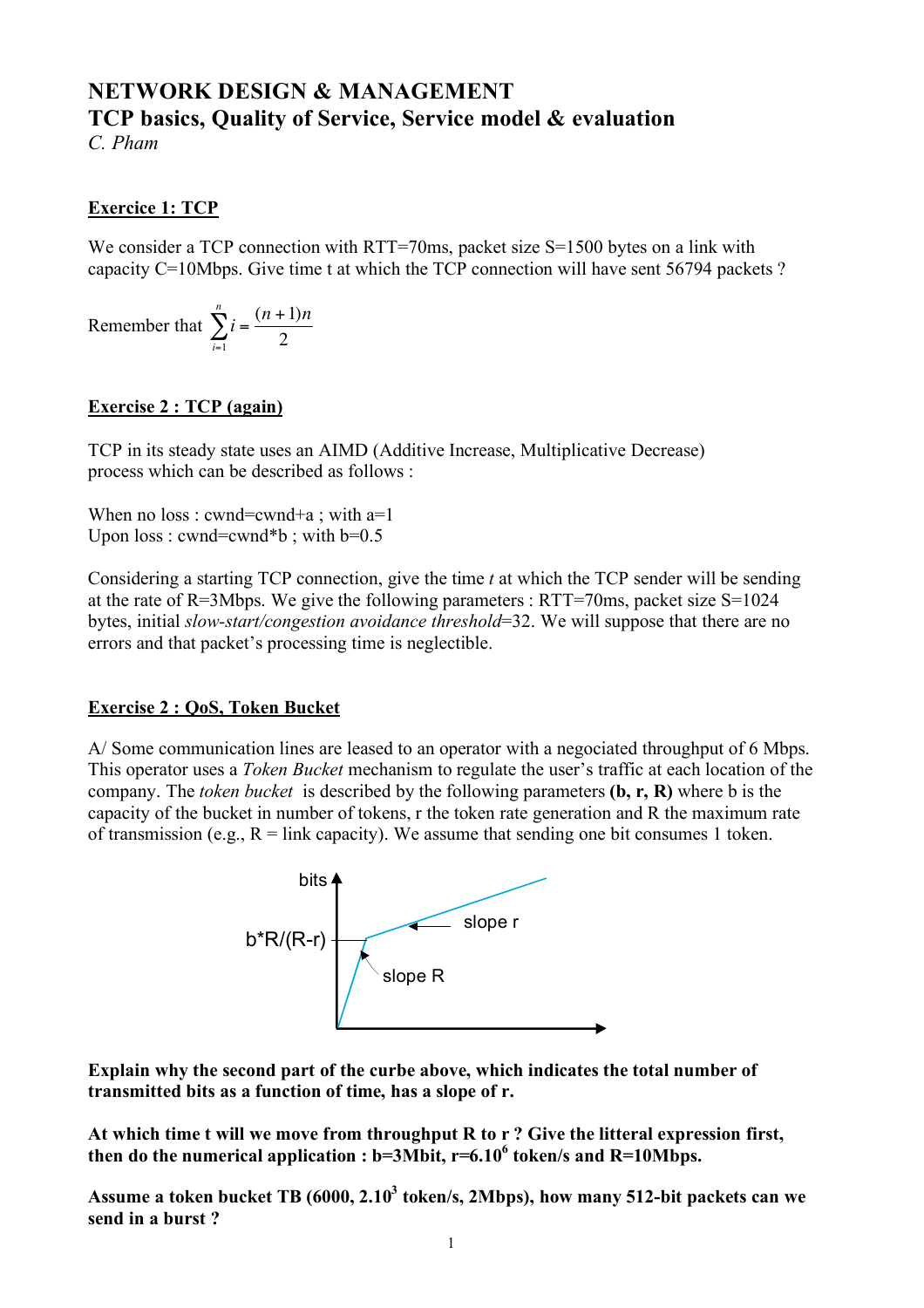If we consider that at time  $t_0$  we begin sending packets, at which time  $t_1$  will we have sent **n=500 packets ?**

The user wants to send 6 packets as fast as possible. At which time t<sub>2</sub> would he be able to **send these 6 packets in a row?**

### **Exercise 3 : Basic operational analysis, service model**

**A/** We measured on a router during 1 hour that it received R=768999 packets and sent S=203789 packets.

## **What is the mean output throughput** Λ **of the router in packet/s?**

The manufacturer of the router indicates that the router is able to process 1024000 bps with a cost of 5ms per packet.

### **What is the mean service time T of a 1300-bytes packet ? What is in bps the maximum throughput of the router when considering 1300-bytes packets? If a 10MB file has to be sent, in how many time the file will be transmitted ?**

We assume that the R packets previously mentioned are 1300-bytes packets.

### **What is the utilization rate U of the router during the observation period ? When comparing R and S, and knowing U what can you deduce about the router?**

**B**/ We consider an interactive system ...

- Measures have been done for 1 hour
- Disk x has been busy for 30 mninutes
- Each transaction generates about 20 access requests on the disk
- The mean service time per request of the disk is 25 ms
- There are 25 terminals connected to the main system, with a mean reflexion time of 18s<br>• There are 25 terminals connected to the main system, with a mean reflexion time of 18s *Z*

# **What is the throughput**  $\Lambda$  in transactions/s of the system ?

Knowing that the mean response time R of an interactive system is given by

$$
R = \frac{N}{\Lambda} - Z
$$

where  $\Lambda$  is the throughput, Z the mean reflexion time and N the number of connected terminals, **what is the mean response time of the system?**

**C/** A router can handle real-time traffic and best-effort traffic (FTP). The real-time traffic has priority on FTP traffic and the scheduling is a WRR on 2 queues with the following weights:  $W_{TR}$ =0,75 for real-time and  $W_{FTP}$ =0,25 for FTP.

The real-time traffic comes with a constant throughput of  $T_{TR}=2Mbit/s$ , the FTP traffic comes with a mean throughput of  $T_{FTP}=8Mbits/s$ . We suppose that packets size are  $S_{TR}=300$  bytes et  $S_{FTP}=1500$  bytes.